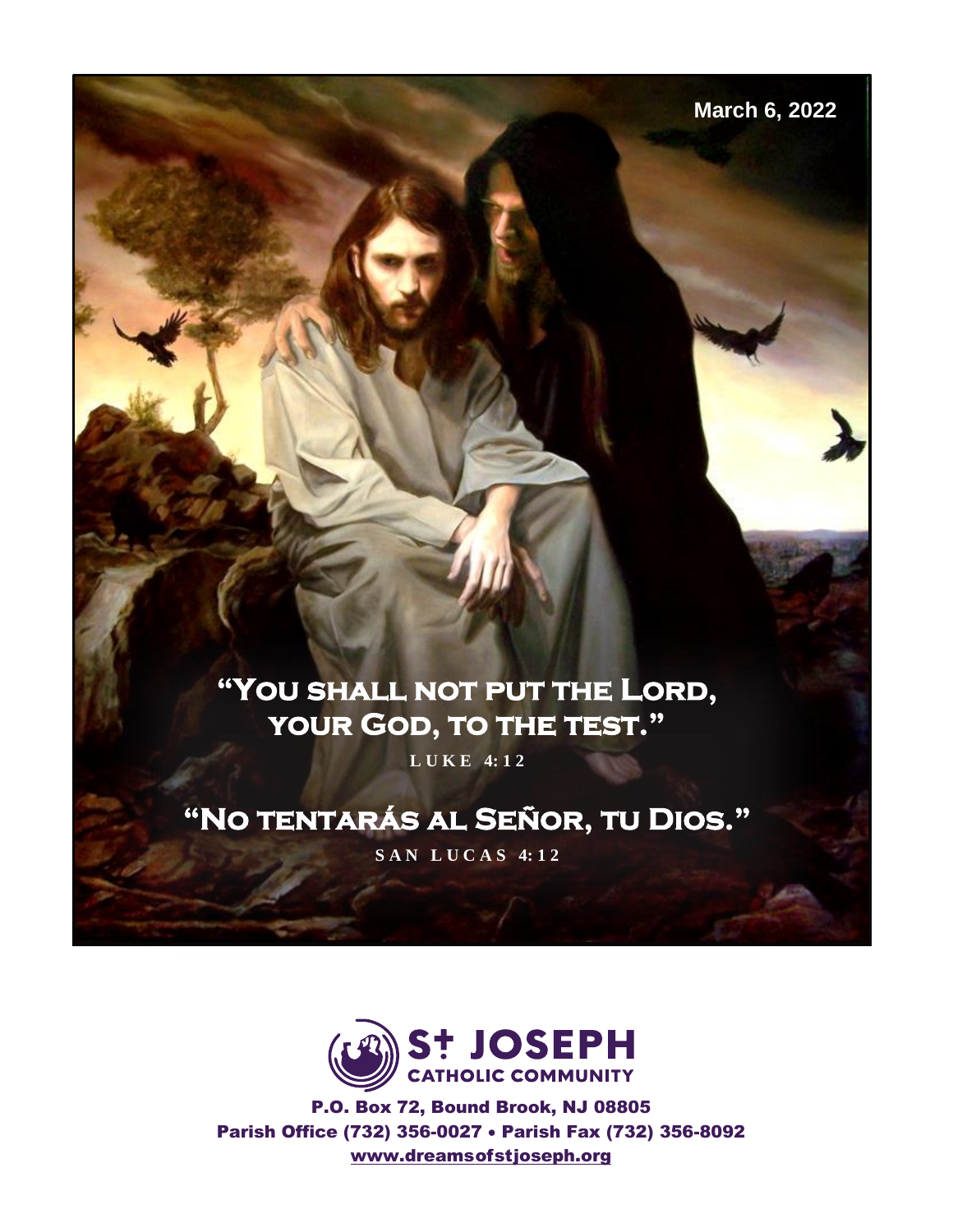# **CONNECT WITH US**



Website/Live Stream dreamsofstjoseph.org

Facebook facebook.com/dreamsofstjoseph

**Twitter** twitter.com/BezmenneT

# **PARISH SERVICE LOCATIONS**

Church: 111 East High Street, Bound Brook, NJ 08805 Parish Center: 124 East Second Street, P.O. Box 72, Bound Brook, NJ 08805

# **PHONE NUMBERS**

Parish Office: (732) 356-0027 Parish Fax: (732) 356-8092

# **PARISH OFFICE HOURS**

Phone: Mon.-Thu. 9:00 AM - 12:00 PM In Person: Tue. 6:30 PM - 8:30 PM in the Church.

# **PARISH TEAM**

Ana Valencia, Pastoral Services and Faith Formation Director [Ana.Valencia@sjcbb.net](mailto:Ana.Valencia@sjcbb.net)

Edgar Chaves, Deacon [Deacon.Edgar@sjcbb.net](mailto:Deacon.Edgar@sjcbb.net)

Gary Newton, Deacon [Deacon.Gary@sjcbb.net](mailto:Deacon.Gary@sjcbb.net)

Gustavo Sandoval, Deacon [Deacon.Gustavo@sjcbb.net](mailto:Deacon.Gustavo@sjcbb.ne)

Jacek Malik, Operations Manager [Jacek.Malik@sjcbb.net](mailto:Jacek.Malik@sjcbb.net)

Joseph Kerrigan, Pastor [Jkerrigan@diometuchen.org](mailto:Jkerrigan@diometuchen.org)

Kathy Champignon, Pastoral Assistant [reled@sjcbb.net](mailto:reled@sjcbb.net)

Maritza Alvarez, Music Director [Maritza.Alvarez@sjcbb.net](mailto:Maritza.Alvarez@sjcbb.net)

Martha Rovitto, Administrative Assistant [Martha.Rovitto@sjcbb.net](mailto:Martha.Rovitto@sjcbb.net)

Mary Ellen Kirchman, Office Manager [MaryEllen.Kirchman@sjcbb.net](mailto:MaryEllen.Kirchman@sjcbb.net)

Valeria Morales, Women's Justice Circle Valeria.Morales@sjcbb.net

# **MASS TIMES**

Daily: Mon.-Fri. 8:30 AM, Sat. 8:00 AM (English); Mon.-Fri. 7:00 PM (Spanish) Saturday Evening: 5:00 PM (English), 7:00 PM (Spanish) Sunday: 8:00 AM, (English), 12:00 PM (Spanish), 6:00 PM (Bilingual)

#### **RECONCILIATION**

Saturday: 4:00 – 4:30 PM Other times by appointment.

#### **SACRAMENTS OF INITIATION**

Infant/Child Baptism: Baptism is our incorporation into the Body of Christ and the foundation of our sacramental life. Contact Ana Valencia at the parish center to begin the process of instruction and celebration.

Children's Penance/Eucharist/ Confirmation: Preparation for these sacraments of initiation are handled within our Faith Formation program. For questions, contact Ana Valencia. Adult Initiation: The Rite of Christian Initiation of Adults (RCIA) is the path for those seeking to learn more and perhaps ask for full initiation into the Catholic church. A related process is available for those adults who only need to receive the Sacrament of Confirmation. For initial questions, contact any clergy person of the parish.

#### **CHRISTIAN MARRIAGE**

Congratulations and blessings on your engagement. Every couple has unique gifts and needs, and our clergy will walk and work with you to meet our own time-tested standards to get you to the altar and beyond. Contact anyone on the pastoral team.

#### **ANOINTING OF THE SICK**

Freely offered to those who are sick, facing surgery, those with chronic mental or emotional illness, and those of advanced age. In the COVID-19 era, there are certain conditions that prevent clergy from home visits and hospitals, but contact the parish if you would like the sacrament and we can determine if we can celebrate it safely.

#### **HOLY ORDERS**

If you are sensing God's call to service as a priest or deacon in the church, contact our pastor and/or any parish team member you feel can best serve you. Similarly, even though there are no sacraments associated with the religious life, monastic life, lay ministry or faith-based humanitarian service, please contact us if we can help you in your discernment.

#### **DEVOTIONS**

#### First Friday Mass in Time of

Pandemic: Every First Friday of the Month, we offer a bilingual "Mass in Time of Pandemic" at 7:00 PM. Next Mass in Time of Pandemic: April 1 at 7:00 PM

# First and Last Friday Eucharistic

Adoration: Every First Friday morning of the month, Adoration of the Blessed Sacrament will run from 9:00 AM - Noon. For every Last Friday of the month, an evening Adoration is offered from 5-7 PM. Next Opportunities: March 25 (PM), April 1 (PM)

Monthly St. Sharbel Healing Mass:

Every 22nd ofthe month (with some exceptions), a bilingual healing Mass will be offered, focusing on the intercession of St. Sharbel, the hermit of Lebanon.

Next St. Sharbel Healing Masses: Monday, March 22 at 7:00 PM.

#### Protecting the Dignity of Human

Rights Mass: Last Friday of the Month at 7:00 PM. The Diocese Hispanic Ministry Office has selected St. Joseph as thesite for a monthly Mass for Protecting the Dignity of Human Life. Next Opportunity: March 25 at 7:00 PM

Marian Devotion: first Friday Angelus, 12:00 noon, at the conclusion of Benediction of the Blessed Sacrament. Next Angelus: April 1 at 12:00 noon.

# **HOLY SAVIOR ACADEMY**

The Middlebrook Deanery Catholic School GradesPre-K through8 (908) 822-5890 149 S. Plainfield Avenue, S. Plainfield, NJ [www.holysavioracademy.com](http://www.holysavioracademy.com/)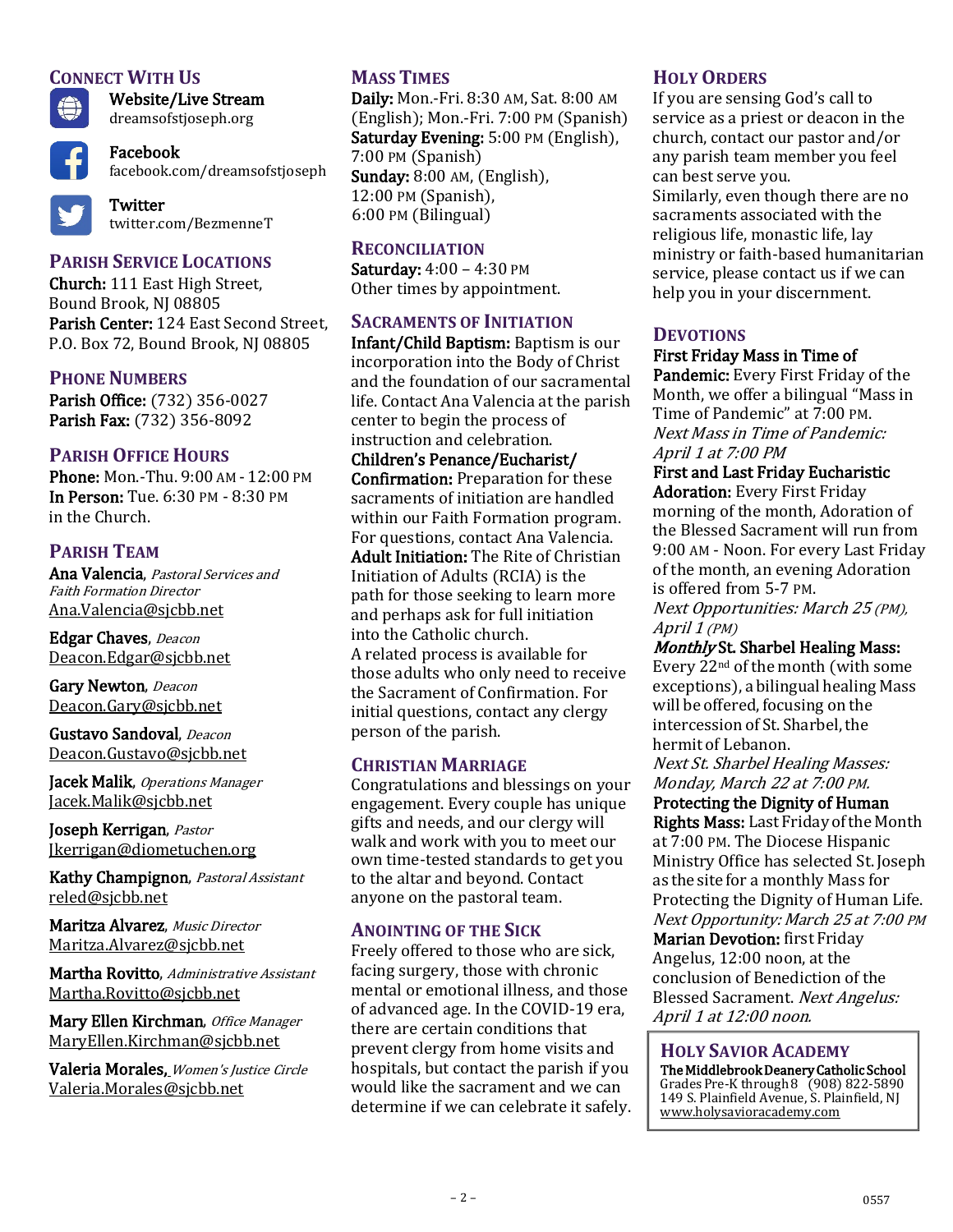



\_\_\_\_\_\_\_\_\_\_\_\_\_\_\_\_\_\_\_\_\_\_\_\_\_\_\_\_\_\_\_\_\_\_\_\_\_\_\_\_\_\_\_\_\_\_\_\_\_\_\_\_\_\_\_\_\_\_\_\_\_\_\_\_\_\_\_\_\_\_\_\_\_\_\_\_\_\_\_\_\_\_\_\_\_\_\_\_\_\_\_\_\_\_\_\_\_\_

#### **MASSES/PENANCE FOR THE WEEK**

**ALL MASSES IN THE CHURCH**

#### **Monday, March 7, 2022**

|           | Monday, March 7, 2022                                      |
|-----------|------------------------------------------------------------|
| 8:30 AM   | Marie Boswell, request of Ginny DeMato                     |
| 6:00 PM   | <b>Contemplative Prayer</b>                                |
| 6:30 PM s | Vespers                                                    |
| 7:00 PM s | Linda Ragusa, request of Charlie and                       |
|           | Marlene Wong                                               |
|           | Tuesday, March 8, 2022                                     |
| 8:30 AM   | Bill Hillsinger, request of John and                       |
|           | Irene Gyori                                                |
| 6:00 PM   | <b>Contemplative Prayer</b>                                |
| 6:30 PM s | Vespers                                                    |
| 7:00 PM s | Jacquelin Paucar, request of                               |
|           | Dionicio-Mejia family                                      |
|           | <b>Wednesday, March 9, 2022</b>                            |
| 8:30 AM   | John Bednar, request of wife, Florence                     |
| 6:00 PM   | <b>Contemplative Prayer</b>                                |
| 6:30 PM s | Vespers                                                    |
| 7:00 PM s | Abraham Acevedo, request of family                         |
|           | Thursday, March 10, 2022                                   |
| 8:30 AM   | Those who are ill in our parish                            |
| 6:00 PM   | <b>Contemplative Prayer</b>                                |
| 6:30 PM s | Vespers                                                    |
| 7:00 PM s | Pedro Cuyuch Ramirez, request of                           |
|           | Dionicio-Mejia family                                      |
|           | <b>Friday, March 11, 2022</b>                              |
| 8:30 AM   | Peace in the Ukraine                                       |
| 6:00 PM   | <b>Contemplative Prayer</b>                                |
| 6:30 PM s | Vespers                                                    |
| 7:00 PM s | Barbara Bolano-Quintero, request of                        |
|           | grandsons                                                  |
|           | Saturday, March 12, 2022                                   |
| 8:00 AM   | An end to the Coronavirus Pandemic                         |
| 4:00 PM   | Penance                                                    |
| 5:00 PM   | Kenny Capano, request of Ginny DeMato                      |
| 7:00 PM s | Souls in Purgatory                                         |
|           | <b>Sunday, March 13, 2022</b>                              |
| 8:00 AM   | Molly Patten, request of Dudis family                      |
|           | 12:00 PM <sup>s</sup> Maria Esperanza Guardado, request of |
|           | Marlene Guardado                                           |
|           |                                                            |

 $6:00 \text{ PM B}$  Bilingual Mass

 $s =$ Spanish Mass  $B =$ Bilingual Mass

# **THIS WEEK'S READINGS**

### **FEBRUARY 7 - 13, 2022**

Monday: Lv 19:1-2, 11-18 | Mt 25:31-46 Tuesday: Is 55:10-11 | Mt 6:7-15 Wednesday: Jon 3:1-10 | Lk 11:29-32 Thursday: Est C:12, 14-16, 23-25 | Mt 7:7-12 Friday: Ez 18:21-28 | Mt 5:20-26 Saturday: Dt 26:16-19; Ps 119:1-2, 4-5, 7-8; Mt 5:43-48 Sunday: Gn 15:5-12, 17-18; Ps 27:1, 7-8, 8-9, 13-14; Phil 3:17—4:1 or 3:20—4:1; Lk 9:28b-36

# **SUNDAY MASS SCHEDULE**

Saturday: 5:00 PM (English) and 7:00 PM (Spanish) Sunday: 8:00 AM (English), 12:00 PM (Spanish), 6:00 PM (Bilingual).

### **PARISH OFFICE TRANSITIONING TO CHURCH**

The pastoral team can be reached by phone or email as we begin to transfer office operations to the church.

The Church Community Room opens each Tuesday evening 6:30-8:30 PM for pastoral services with one or two pastoral team members present.

### **LIVE-STREAM MASS AT ST. JOSEPH CHURCH**

The English 8:00 AM and the Spanish 12:00 PM Masses are being live streamed on YouTube. Simply log onto our website. The best way to access the Mass is use the following link: [https://www.youtube.com/](https://www.youtube.com/%20channel/UCiyEO3bu2KX2rb%207RXiDuImg/live)  [channel/UCiyEO3bu2KX2rb 7RXiDuImg/live.](https://www.youtube.com/%20channel/UCiyEO3bu2KX2rb%207RXiDuImg/live) Thank you to Julian Mahecha and Luz Helena Escobar for providing this service.

#### **STEWARDSHIP REFLECTION**

"I have now brought you the first fruits of the products of the soil which you, O Lord, have given to me." (DEUTERONOMY 26:10)

This line from the Old Testament offers two challenges. First, do you give to God from your "first fruits" - the first and best that you have to offer, or do you give from what you have leftover? Second, do you realize everything you have and that everything you are has been given to you by God? Ask God for a grateful and generous heart, every day, in all circumstances.

#### **PARISH GIVING**

St. Joseph Parish offers Parish Giving, an online option for donating to the Sunday collection. It's simple. Go to the St. Joseph Parish website dreamsofstjoseph.org and click on the Parish Giving Logo. For one-time gifts, click on the PayPal logo on the website.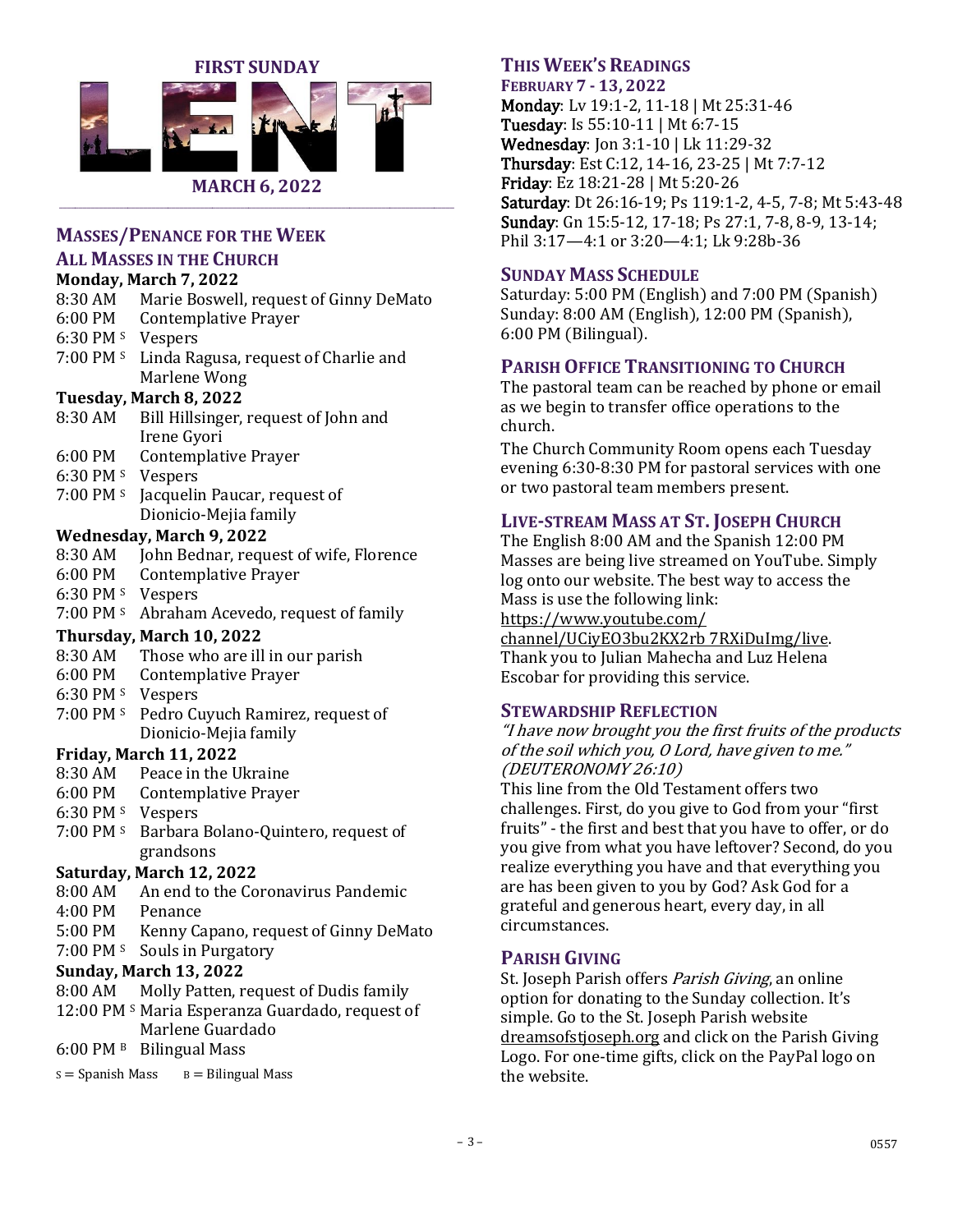# **PARISH AND COMMUNITY NEWS**

So that the Church of Metuchen may be spiritually one in a common observance of Lent, the following days of fast and abstinence are to be observed by all Catholics of the Diocese who enjoy the blessings of good health: 1. The days of fast and abstinence are Ash Wednesday and Good Friday.

2. All other Fridays of Lent are days of abstinence.

3. From the Evening Mass of the Lord's Supper on Holy Thursday until the celebration of the Easter Vigil on the evening of Holy Saturday, the Easter fast should be observed so that, with uplifted and welcoming hearts, we may be ready to celebrate the joys of the Resurrection.

This ancient tradition, intimately connected with the Rites of Holy Week and the Order of Christian Initiation of Adults, is encouraged, especially in those places baptizing catechumens at the Easter Vigil.

The obligation to fast applies only to Catholics between the ages of 18 and 59. To fast in the Catholic tradition means to limit oneself to one full meal during the day so as to experience hunger.

The obligation of abstinence affects all Catholics who have reached the age of 14. Abstinence in the Catholic tradition means to abstain from meat.

#### **NEW: BOUND BROOK PRAYER SERVICE FOR PEACE SUNDAY, MARCH 6 AT 4:00 PM**

**THE UNITED METHODIST CHURCH OF BOUND BROOK** Faith leaders, including from St. Joseph, have come together across the town to offer this service for peace. The United Methodist Church of Bound Brook is located at 150 W. Union Avenue. Parking is available.

# **PRAYER INTENTION OF THE HOLY FATHER, POPE FRANCIS, FOR MARCH 2022**

#### A Christian Response to Bioethical Challenges

We pray for Christians facing new bioethical challenges; may they continue to defend the dignity of all human life with prayer and action.

#### **STEWARDSHIP**

| February 27 <sup>th</sup> Weekend Masses\$ 4,811.30 |  |
|-----------------------------------------------------|--|
|                                                     |  |

# **RITE OF CHRISTIAN INITIATION OF ADULTS**

If you or someone you know would like to hear more about Jesus and His church, we invite you to join us at an Inquiry Session. In addition, if you wish to be baptized into the Catholic Faith, you are already baptized and wish to receive the other Sacraments of Initiation, or you come to us from another faith wishing to become a fully initiated member of the Catholic Church, then we invite you to join RCIA (Rite of Christian Initiation of Adults). For more information about sessions in English, please contact Deacon Gary Newton at Deacon.Gary@sjcbb.net or for sessions in Spanish, please contact Deacon Edgar Chaves at [Deacon.Edgar@sjcbb.net.](mailto:Deacon.Edgar@sjcbb.net)

# **CATHOLIC SCHOOL 2022-23 TUITION ASSISTANCE ONLINE APPLICATION PROCESS OPEN**

Families interested in applying for tuition assistance to attend an eligible Diocese of Metuchen elementary or high school may apply online now through FACTS Grant & Aid Assessment at https://online.factsmgt. com/aid. Online applications must be completed (including all required documentation) by no later than March 31, 2022. Applications are available in English and Spanish. Families that need assistance completing the online application or need access to a computer to apply should contact their school.

# **CRS RICE BOWL 2022**

We are called! Join our faith community—and more than 12,000 Catholic communities across the United States—in a life-changing Lenten journey with CRS Rice Bowl. Pick up your family's CRS Rice Bowl at the Main Church either the Sunday preceding Ash Wednesday, Ash Wednesday or the First Sunday of Lent. During the 40 days of Lent, we will reflect on how hunger and malnutrition affect our human family, and on the need to take action to end this global injustice. Visit [crsricebowl.org](http://crsricebowl.org/) to learn more.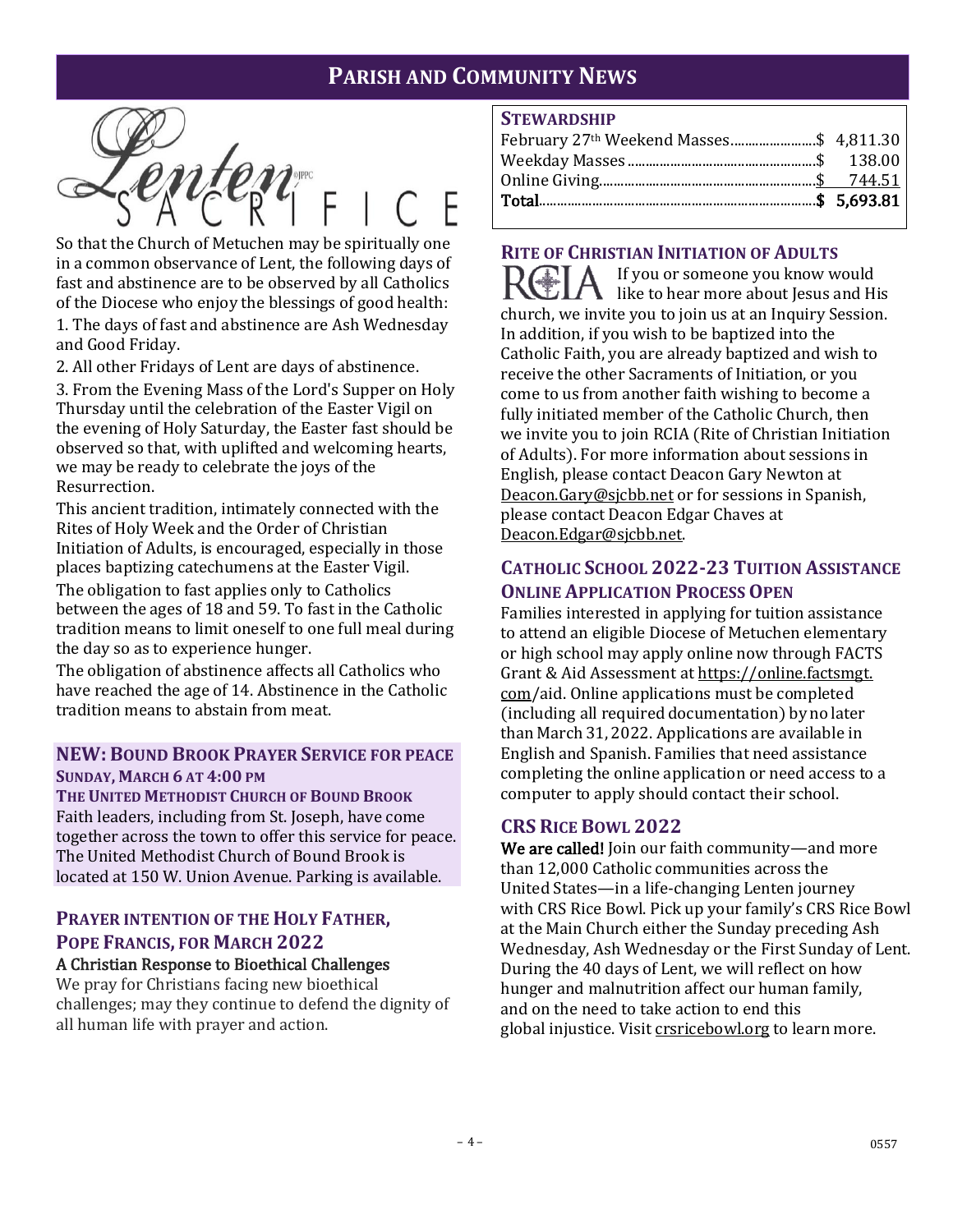# **PARISH PRIORITIES**

#### **YEAR OF ST. JOSEPH CONTINUES…**

As the year of St. Joseph continues at the parish, note: Continuing until May 1, 2022, at the end of the Universal Prayer at each Sunday Mass for the duration of the year, we will pray the prayer to St. Joseph that concludes Pope Francis' Apostolic Letter Patris Corde. Cards are available in church.

Hail, Guardian of the Redeemer, Spouse of the Blessed Virgin Mary. To you God entrusted his only Son; in you Mary placed her trust; with you Christ became man. Blessed Joseph, to us too, show yourself a father and guide us in the path of life. Obtain for us grace, mercy and courage, and defend us from every evil. Amen.

### **ST. JOSEPH FEAST DAY WEEKEND**

Here is our weekend schedule:

**Friday, March 18, 2022**

5:30 PM Bilingual Mass 7:00 PM One-man play, "Merton and Me."



### Saturday, March 19, 2022

10:00 AM Special bilingual Mass to be celebrated by Rev. Charles O'Connor, longtime pastor of our parish, followed by grab-and-go brunch.

# **FAMILY FAITH FORMATION**

Children's Faith Formation is now Family Faith Formation at St. Joseph, *integrating the whole* family into faith formation, not just children. This new model is a 12-month continuous program with monthly sessions. For more information about our programs visit

[www.dreamsofstjoseph.org](http://www.dreamsofstjoseph.org/) > Faith Formation > Children's Faith Formation. We are looking forward to empowering parents and families and making faith formation more relational and real for families. Registration for 2022 is now closed.

#### March Schedule:

Session 1: Sunday, March 20 from 9:30-11:30 AM Session 2: Sunday, March 20 from 5:00-7:00 PM Session 3: Monday, March 21 from 7:00–8:45 PM Session 4: Sunday, March 27 from 9:30–11:30 AM

# **BISHOP'S APPEAL STATUS**

To date, the Development Office has received pledges totaling \$15,715.00 and payments totaling \$12,277.50 from 46 parishioners. This represents 47.6% of our \$33,000.00 goal. Thank you for your efforts.

# **COMMEMORATIVE PAVERS**

The purchase of a Commemorative Paver alongside the walkway at St. Joseph Church is a personal way to remember and honor a loved one. Engraved pavers are now available for purchase at \$150 each. Please complete this form to order a paver. Please use a separate form for each paver.

Purchaser's Name: \_\_\_\_\_\_\_\_\_\_\_\_\_\_\_\_\_\_\_\_\_\_\_\_\_\_\_\_\_\_\_\_\_\_\_\_\_\_\_\_\_\_\_\_\_\_\_\_\_\_\_\_\_\_\_\_\_\_\_\_\_\_\_\_\_\_\_\_\_\_\_\_\_\_\_\_\_\_\_\_\_\_\_\_\_\_\_\_\_\_\_\_\_\_\_\_\_\_\_\_\_\_\_\_\_

Purchaser's Phone #: \_\_\_\_\_\_\_\_\_\_\_\_\_\_\_\_\_\_\_\_\_\_\_\_\_\_\_\_\_\_\_\_\_\_\_\_\_\_\_\_\_\_\_\_\_\_\_\_\_\_\_\_\_\_\_\_\_\_\_\_\_\_\_\_\_\_\_\_\_\_\_\_\_\_\_\_\_\_\_\_\_\_\_\_\_\_\_\_\_\_\_\_\_\_\_\_\_\_\_\_\_\_

Purchaser's Email:

Purchaser's Address:

Inscription: Each paver can handle a maximum of three lines of text, up to 12 characters per line, including blank spaces and punctuation marks.

St. Joseph Church reserves the right to approve all engraved messages.

– 5 – 0557 Questions? Please email Kathy Champignon at: [reled@sjcbb.net.](mailto:reled@sjcbb.net) Completed forms, along with checks made payable to St. Joseph Church, may be mailed to: St. Joseph Church | Attn: Kathy Champignon | P.O. Box 72 | Bound Brook, NJ 08805.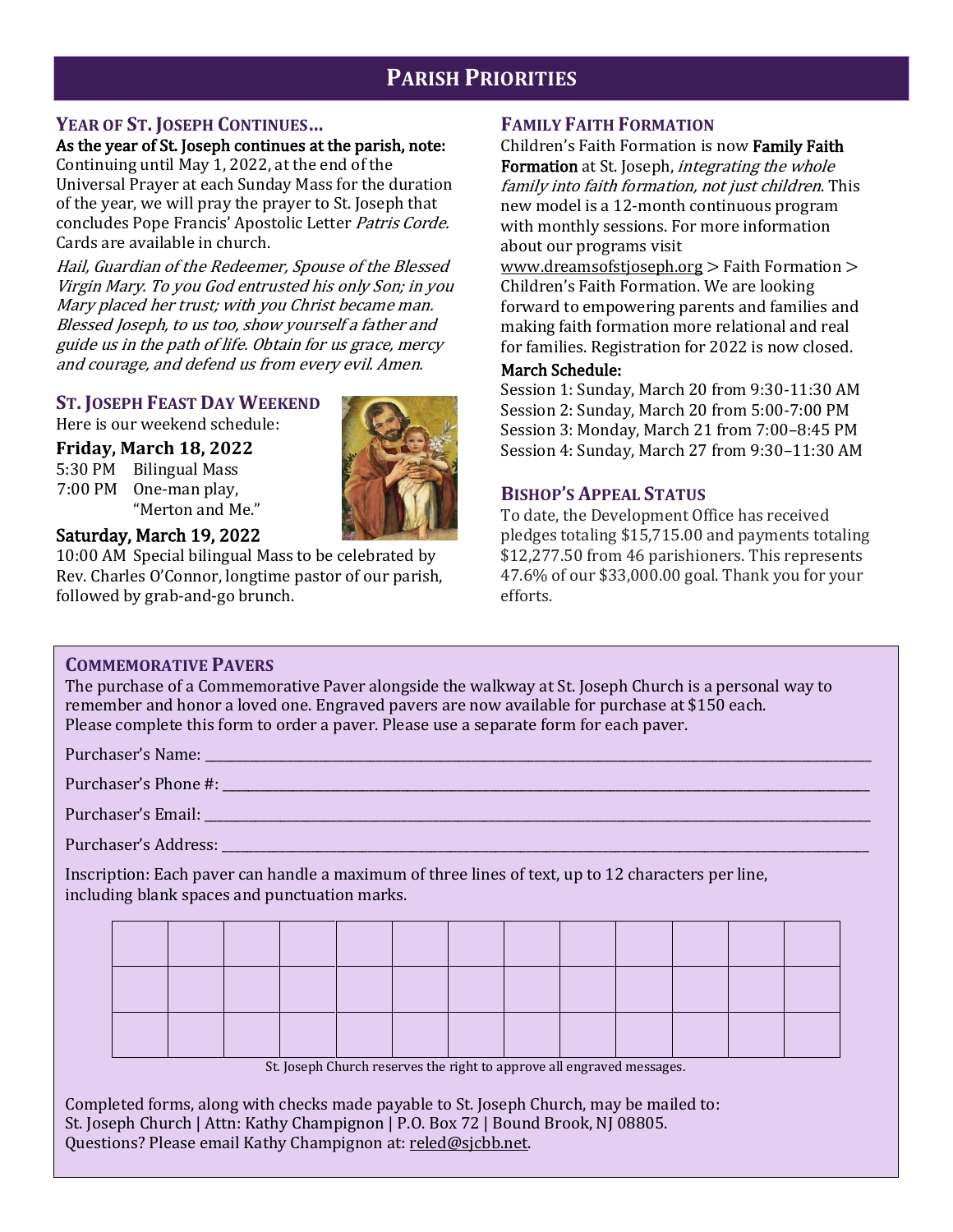# **LECTURAS PARA EL PRÓXIMO DOMINGO**

#### **SEGUNDO DOMINGO DE CUARESMA**

Primera Lectura: Génesis 15: 5-12, 17-18 En una alianza el Señor promete tierras a Abraham.

#### Segunda Lectura: Filipenses 3: 17---4: 1

Cristo transformará nuestro cuerpo miserable en un cuerpo glorioso, semejante al suyo.

#### Evangelio: Lucas 9: 28-36

Su rostro cambio de aspecto y sus vestiduras se hicieron blancas y relampagueantes.

# **AVISOS A LA COMUNIDAD**

#### Confesiones:

Las confesiones se realizan en inglés y español: • Sábados de 4:00 a 4:30 PM en la Iglesia. Se requerirá máscaras y distanciamiento social. Para confesarse en otro momento debe hacer una cita previa llamando al (732) 356-0027 ext. 10.

# **TOME NOTA**

El Diácono Gustavo Sandoval está disponible para aquellas personas que necesiten alguna ayuda espiritual. Para comunicarse con él, favor llamarle al teléfono (732) 317-8544 o a su corre[o Deacon.Gustavo@sjcbb.net.](mailto:Deacon.Gustavo@sjcbb.net)

El Diácono Edgar Chaves está disponible para las personas adultas que deseen hacer el bautismo, comunión o confirmación. También el está a cargo de la Divina Misericordia y los ensayos de matrimonio en español, si desea más información contacte al diacono en su correo Deacon.Edgar@sjcbb.net.

La Sra. Martha Rovitto atiende todo lo relacionado con Misas, bautismos, registros parroquiales y certificados. Llamando al (732) 356-0027 ext. 15 o al correo Martha.Rovitto@sjcbb.net.

Ana Valencia la directora del programa de Educación Religiosa (FFF), pueden contactarla llamando (732) 356-0027 ext. 17, o al correo [Ana.Valencia@sjcbb.net,](mailto:Ana.Valencia@sjcbb.net) para las personas que necesiten registración o consultar sobre el Nuevo modelo de Formación en la Fe Familiar.

# **LA OFICINA PARROQUIAL CONTINÚA CERRADA**

La oficina parroquial seguirá estando cerrada al público. Puede comunicarse con el personal por teléfono o correo electrónico.

El Salón Comunitario de la Iglesia abre todos los martes por la noche de 6:30 - 8:30 PM para servicios pastorales con uno o dos miembros del personal presentes.

#### **PREGUNTA DE LA SEMANA**

¿Qué haré específicamente en esta Cuaresma para desviar el enfoque de mí y dirigirlo hacia Dios y hacia los demás?

# **CRECIENDO LA ESPIRITUALIDAD**

### **DE NUESTRA PARROQUIA**

En la actualidad, tenemos tres movimientos de oración y devoción (fuera de la Eucaristía) practicados de manera regular y pública por los feligreses: -Oración contemplativa -Oración carismática-Devoción a la Divina Misericordia. Estamos profundizando nuestras prácticas en estas áreas e invitando a más a participar, dedicando una noche de la semana por práctica.

#### Lunes-viernes: Espiritualidad Contemplativa

Lectio Divina cada lunes a las 6:00 PM Oración en Silencio cada martes-viernes a las 6:00 PM Vísperas en español lunes-viernes, 6:30 PM

Jueves: Noches de Espiritualidad Divina Misericordia

Una decena de la Coronilla de la Divina Misericordia recitada durante la Misa de las 7:00PM, Coronilla completa recitada después de la Misa como parte de una reunión semanal de devotos.

#### Viernes: Noche de Espiritualidad Carismática

Cada 2 y 3 viernes por la noche, Misa a las 7:00 PM con un tema carismático. Encuentro de participantes del movimiento carismático después de la Misa cada 2º y 3º domingo.

### **MENSAJE DEL SANTO PADRE PARA LA CUARESMA**

En su mensaje, el Papa Francisco recordó que "la Cuaresma es un tiempo favorable para la renovación personal y comunitaria que nos conduce hacia la Pascua de Jesucristo muerto y resucitado." Por ello, llamó a los fieles católicos a escuchar asiduamente la Palabra de Dios, para responder al don de ser sus colaboradores obrando el bien, y nos recomendó hacerlo por medio de las tres prácticas de la Cuaresma: ayuno, oración y caridad. "En este tiempo de conversión -agregó el Santo Padre-, apoyándonos en la gracia de Dios y en la comunión de la Iglesia, no nos cansemos de sembrar el bien. "El ayuno prepara el terreno, la oración riega, la caridad fecunda. Tenemos la certeza en la fe de que 'si no desfallecemos, a su tiempo cosecharemos' y de que, con el don de la perseverancia, alcanzaremos los bienes prometidos".

No nos cansemos de orar - Jesús nos ha enseñado que es necesario "orar siempre sin desanimarse" (Lc 18,1).

No nos cansemos de extirpar el mal de nuestra vida Que el ayuno corporal que la Iglesia nos pide en Cuaresma fortalezca nuestro espíritu para la lucha contra el pecado. No nos cansemos de pedir perdón en el sacramento de la Penitencia y la Reconciliación, sabiendo que Dios nunca se cansa de perdonar.

No nos cansemos de hacer el bien en la caridad activa hacia el prójimo - Durante esta Cuaresma practiquemos la limosna, dando con alegría (cf. 2 Co 9,7).